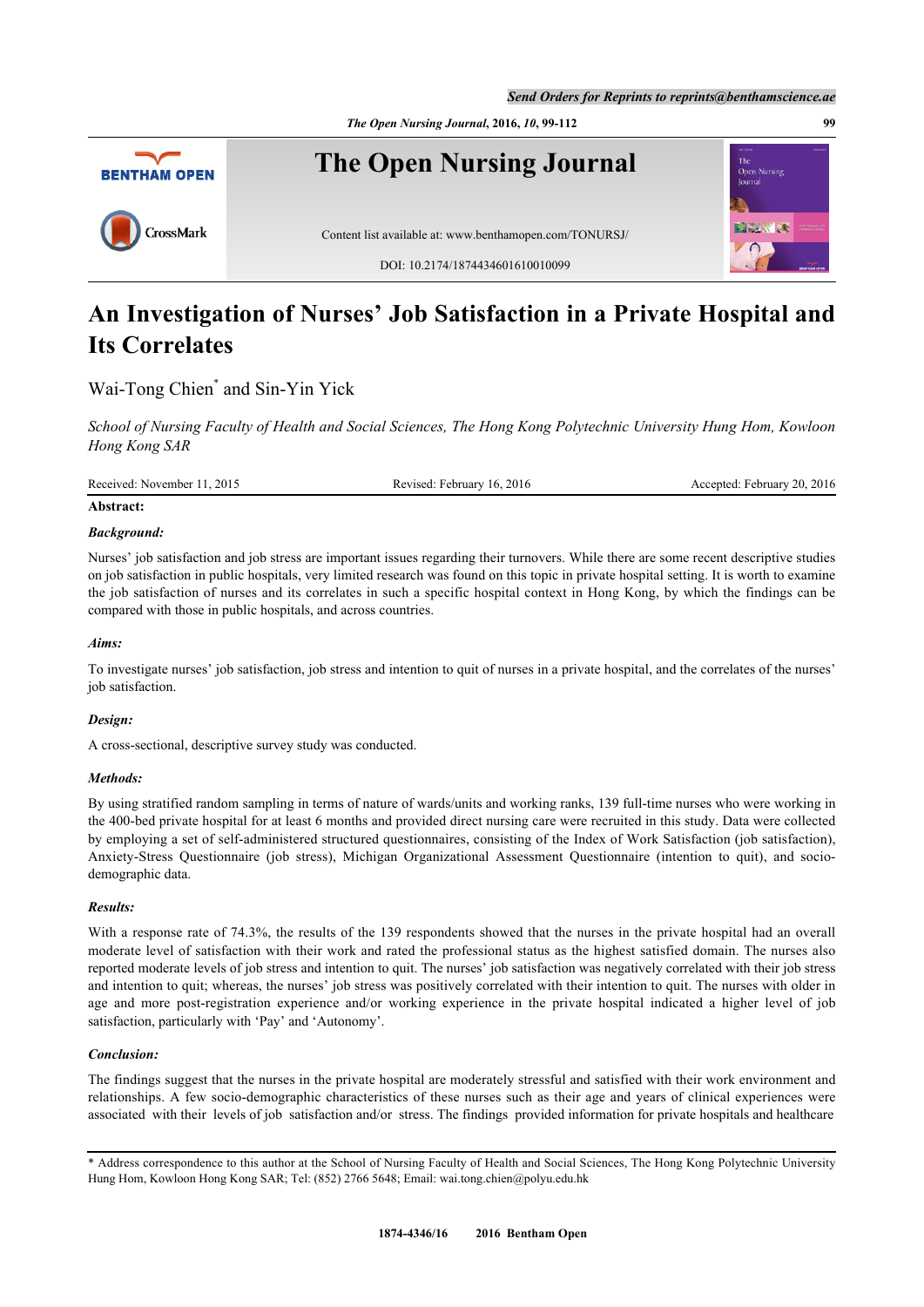organizations about the need and areas for improvement of nurse's job satisfaction, thus strengthening their recruitment and retention.

**Keywords:** Cross-sectional survey, Intention to quit, Job satisfaction, Job stress, Private hospital.

## **INTRODUCTION**

Job satisfaction among health professionals is a topic of global interest for a long time [[1](#page-11-0)]. The topic persists to be important because it affects the employees' (professionals') job performance and subsequently quality of hospital and healthcare services[[1,](#page-11-0) [2\]](#page-11-1). Job satisfaction and job stress are highlighted by nurses, for which job satisfaction is significant negatively correlated to stress and intention to leave employment and affecting the turnover within the nursing profession [[3\]](#page-11-2). The main reasons for affecting job satisfaction, as frequently cited in literatures, are heavy workload and poor peer support [[4](#page-11-3)]. Studies have also showed that the effects of poor organizational climate, autonomy and salary are factors related to the consequence of nurses' job satisfaction [[5](#page-11-4)[, 6](#page-11-5)]. Factors affecting job satisfaction, as frequently cited in nursing literature, are heavy workload, poor conditions in peer support, organizational climate, autonomy, and salary [\[4](#page-11-3) - [6\]](#page-11-5) , in which all may ultimately lead to high staff turnovers.

In Hong Kong, nursing profession is a highly valued career for its high salary and job security [[4\]](#page-11-3). However, nursing shortage and increased turnover rate have perplexed for decades globally, as well as in Hong Kong [\[6](#page-11-5), [7\]](#page-11-6). According to the Hong Kong's Information Services Department, there were 1,721 nurses left the public healthcare services in 2008/09. The turnover rates were 4.5% and 4.7% with respect to the two fiscal years, both values are slightly higher than the average nurse turnover rate of about 3% in the past decade. In compensation to that turnover, 1,545 nurses were recruited in 2009 [\[8](#page-11-7)]. The high turnover rate could be attributed by nurses' job moving or swapping between public hospitals, private hospitals and with other healthcare organizations, or even entirely leaving the nursing field. Overtly, there has been an increasing trend of turnover; and nursing shortage would even be more serious in foreseeable future. Nevertheless, Hong Kong has recently not been any research regarding nurses' job satisfaction and its related issues, particularly in private hospital setting that are often omitted due to its unique culture, practices and environment. It is interesting to be further studying on this topic area, and hoping that the results could provide more evidence for the policymakers to re-establish a satisfactory environment for nurses, and/or other clinicians, and thus developing a high level of job satisfaction among the hospital employees.

#### **Importance of Job Satisfaction in Nurses**

Job satisfaction is the extent to which an employee likes or enjoys his/her jobs [[9](#page-11-8) - [11\]](#page-11-9). It can be referred to the individual's general attitude or perceptions towards his/her work [[1](#page-11-0), [11](#page-11-9) - [14\]](#page-11-10). The level of job satisfaction can be based on the level of importance that an employee has placed on the rewards and/or benefits in their employment. Employees will be more satisfied with their job if it provides a reward that is very important for them [\[12](#page-11-11)]. An employee shows a pleasant emotional state resulted from the benefits of his/her job [[5\]](#page-11-4) and have greater job satisfaction. Therefore, nurses' job satisfaction is one of the important staff-concerning issues in recruiting and maintaining nursing manpower in hospitals [\[7](#page-11-6), [15](#page-11-12)].

Nursing manpower shortage is a global problem that influences the accessibility of health care services, the quality of patient care and the overall resource management of healthcare system [[11](#page-11-9)[, 16](#page-12-0)]. Nurses' job satisfaction is a crucial factor to understand the impact of continuing nursing shortage [[17](#page-12-1)]. In 2000, the Advisory Board Company Nursing Executive Center examined the relationship between job satisfaction and intention to leave; and its report suggested that over half of the nurses who had reduction of job satisfaction in the first two years planned to leave their organization and nearly half of them did not have long-term commitment in their current position. This negative attitude of nurses towards their work would increase the nurses' intention to quit, which can be considered the 'push' factors on their turnover rate.

In addition, a high level of nurses' job stress is associated with their poor job satisfaction, increasing absenteeism, turnover and nursing shortage [[12](#page-11-11)[, 18](#page-12-2), [19](#page-12-3)], and further increasing the productivity cost and instability and lowering the quality of care in healthcare organization involved [\[18](#page-12-2)].

Siu [[4\]](#page-11-3) and Gruss [\[20\]](#page-12-4) indicated job satisfaction is an important predictor on absenteeism. It interrupts schedule, creates a need for over-staffing, and raises an organizational costs; absenteeism is also highly correlated with turnover as the final decision [[4\]](#page-11-3). Of which, turnover is even more costly as the result of recruiting and training replacement employees. Therefore, job satisfaction is a main 'pull' factors against the nurses' turnover [[2](#page-11-1)[, 21](#page-12-5) - [23\]](#page-12-6). Nurses who are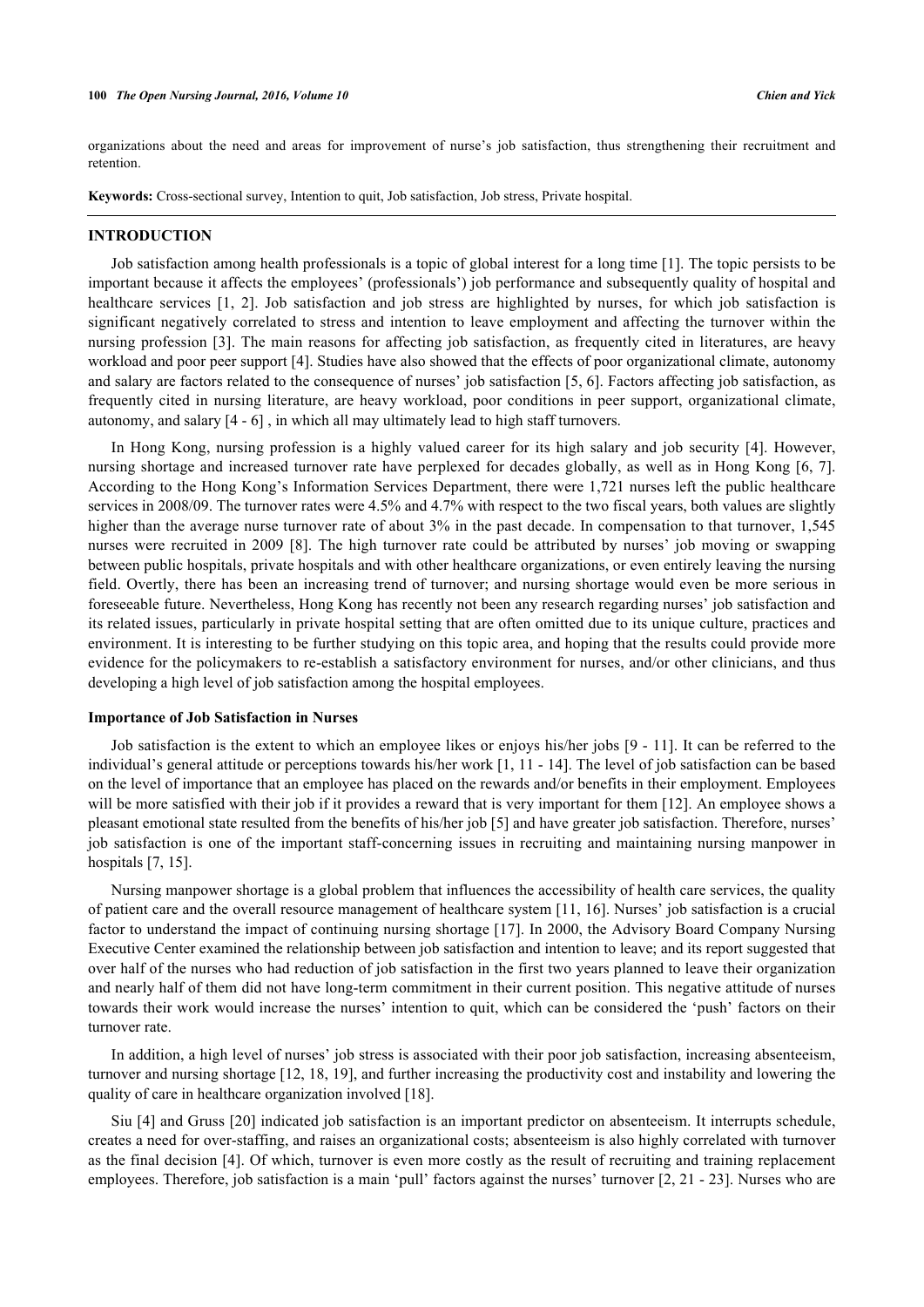more satisfied with their job environment, benefits and situation are less likely to leave the workplace [[12](#page-11-11), [17](#page-12-1), [23\]](#page-12-6). It is important to conduct further study on the relationship between job satisfaction and turnover of nurses in different developed countries such as Hong Kong.

#### **Factors Influencing Nurses' Job Satisfaction**

Job satisfaction is crucially important in the nursing field where team spirit and cooperation between team members are key elements in providing quality and continuous patient care. Studies showed that job satisfaction would enhance the establishment of optimistic attitude, which creates the rapport between nursing staff, increases their peer interactions and between nurses and patients, and enhances confidence of individual nurses [[6](#page-11-5)[, 24](#page-12-7)]. Subsequently, job satisfaction can improve teamwork and thus increase patient satisfaction with care by collaborative and partnered patient care [[5,](#page-11-4) [7\]](#page-11-6). However, sources of job satisfaction vary across different settings and countries, which are worth to be investigated and compared.

Researchers have attempted to identify the components of job satisfaction; and several factors such as interpersonal relationship and communication, professionalism and career development, organization policy, autonomy, and pay are commonly found [[5,](#page-11-4) [14](#page-11-10), [25,](#page-12-8) [26](#page-12-9)]. Most studies reported positive relationship between nurses' job satisfaction with pay and benefit [\[25](#page-12-8), [27](#page-12-10), [28\]](#page-12-11). Besides, Studies have also revealed the importance of professionalism, and professional development for job satisfaction [[18,](#page-12-2) [25](#page-12-8)]. Bratt *et al.* [\[29](#page-12-12)] also pointed out the opportunities for promotion would have great impact on satisfaction. A Chinese study also found that nurse were less satisfied because of the decrease career advancement opportunity and promotion where emphasizes on critical thinking and decision making [[30\]](#page-12-13). However, Tzeng [\[31\]](#page-12-14) conducted a study in Taiwan Chinese people did not agree salary and promotion have strong relationship with job satisfaction as nurses' reported that they have less control on it.

Job related stress has been considered as an important element on job satisfaction. Studies have identified the sources of stress in nurse as workload, leadership or management improficiency, professional conflicts and emotional demands of caring [\[32](#page-12-15)]. Bratt, *et al.* [[29\]](#page-12-12) studied the influence of stress and nursing leadership on job satisfaction in a sample of 1973 pediatric nurses in intensive care units. The results showed that there was a significant negative correlation between job stress and job satisfaction of these nurses. The stress received by nurses would decrease the job satisfaction affecting their performance, contributing to inefficient labor market would be considered a 'push' factor towards turnovers. Thereby, several studies supported that reducing the workload would lessen the job stress, resulting in an increase of job satisfaction [[25,](#page-12-8) [29\]](#page-12-12).

Other associated factors, including individual predisposing characteristics such as age, years of experience and education level are found to have associations or impacts on nurses' job satisfaction. A study suggested that younger and higher educated nurses are more likely to have less satisfaction with their jobs than older and less educated nurses, because well educated nurses have higher expectation towards their job [[5\]](#page-11-4). However, there are contradictory results showed in a cross-sectional study using 1,973 staff nurses, and found that the degree of nurse job satisfaction did not differ across age groups, education levels or years of clinical experience [\[29](#page-12-12)]. For gender, Siu [\[4\]](#page-11-3) showed that male nurses were less satisfied with their job than the female nurses [[4\]](#page-11-3), while McGilton *et al.* [[33\]](#page-12-16) indicated lower levels of job satisfaction are more common in females due to higher job-related stress and less collegial support received. Differences on environmental (external), situational/interactional, and personal (internal) factors influencing job satisfaction can be resulted from the socio-ethnic, cultural and contextual variations across settings.

While there are a few instruments measuring job satisfaction, the Index of Work Satisfaction (IWS) and McCloskey/ Mueller Satisfaction Scale (MMSS) are more frequently used. The IWS is frequently successfully adapted in measuring nurses' job satisfaction for 25 years because this scale was developed with nurses in healthcare settings and has shown very satisfactory reliability and validity in Western and Asian countries [[5,](#page-11-4) [34](#page-12-17)]. In addition, intention to quit of nurses can be measured with a simple and user-friendly questionnaire, the Michigan Organizational Assessment Questionnaire, rated on a 5-point Likert scale and demonstrated adequate reliability (*i.e*., Cronbach's alpha of 0.70) [[35](#page-12-18)[, 36\]](#page-12-19).

#### **Aims**

To fill in the knowledge gap of better understanding job satisfaction and its related factors in hospital settings, this study was to investigate the correlates of job satisfaction of nurses in a regional private hospital of Hong Kong. The objectives of this study were: (1) to investigate the levels of job satisfaction, job stress and intention to quit of nurses in the hospital; (2) to examine the relationships between job satisfaction, job stress and intention to quit; and, (3) to examine the relationships between nurses' job satisfaction and their socio-demographic characteristics.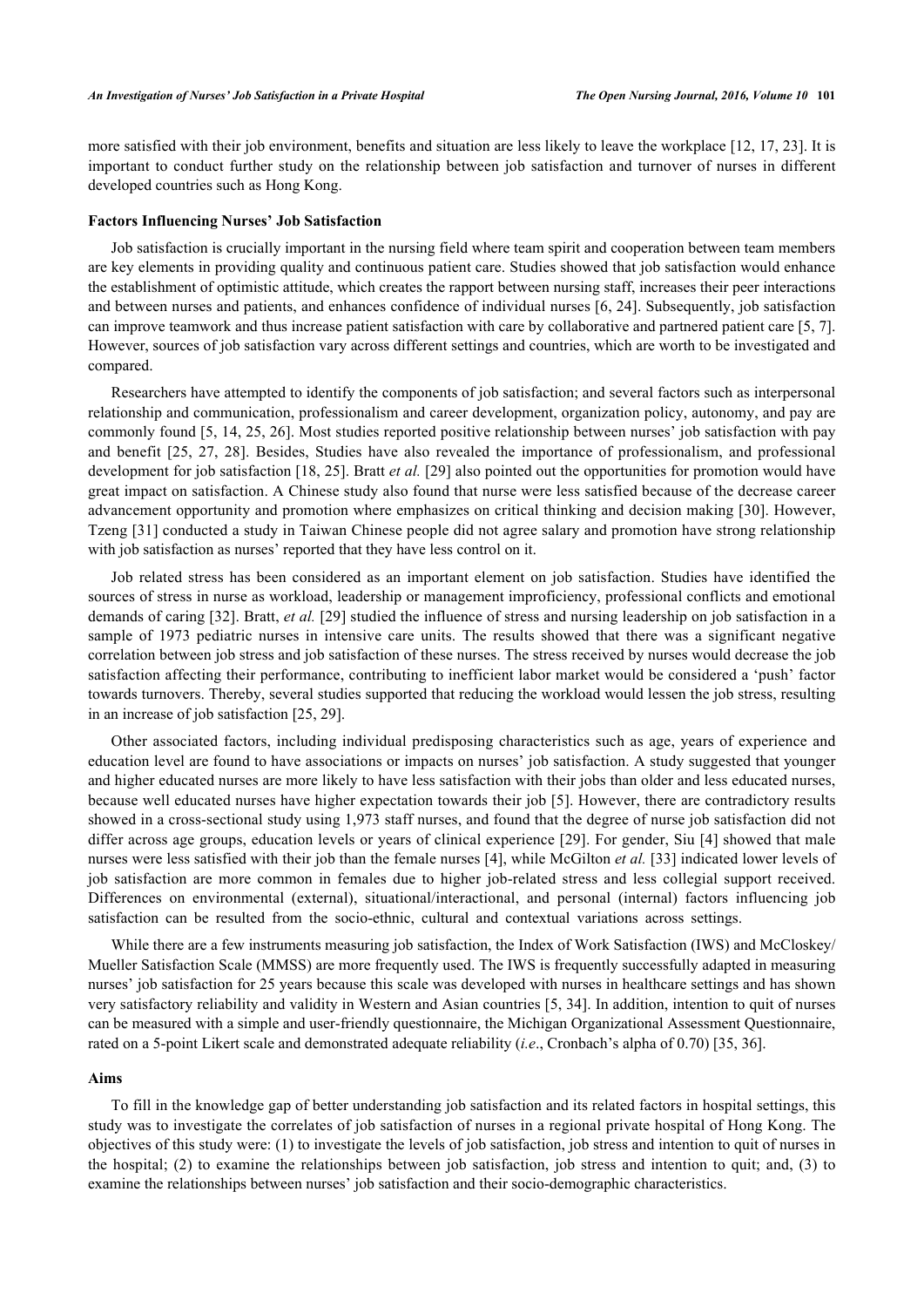## **METHODS**

#### **Study Design and Participants**

A cross-sectional, descriptive survey was conducted in one of five private hospitals, which was randomly selected from a hospital list, providing very comprehensive hospital care services in Hong Kong. Data were collected by selfcompletion of a set of structured questionnaires due to low cost and time effective in accessing a large sample, high flexibility for researcher to access and collect data in the study venue, ensuring anonymity, and free of researcher bias [\[37](#page-12-20), [38](#page-12-21)].

Based on the staff records between January and February 201, about 650 potential subjects (nurses) were selected from the private hospital. These nurses should meet the inclusion criteria that they were those who were: (a) employed full time in providing direct care to their patients, including ward managers, senior nurses, registered nurses, and enrolled nurses, and (b) working in the hospital for at least six months. However, nurse officers and administrators, part-time nurses, and those with less than 6 months of working experience in the hospital were excluded from this study. There were 578 nurses found eligible for this study and 187 nurses (28%) were selected by stratified random sampling according to their nature of ward or working setting and working ranks, which could ensure equal proportion and better representation of different work nature and seniority of nurses to be selected, thus reducing the selection bias [\[39](#page-12-22)]. This sample size could also detect a medium level of correlation (0.3) at a power of 0.80, p value of 0.05 [\[40\]](#page-13-0), taking into account of 10% of incompletion and refusal rate. Therefore, 99 nurses from acute care, 59 from rehabilitation and outpatient care, and 29 from first-class private wards were selected.

#### **Instruments**

Instruments used in the study were the Index of Work Satisfaction (IWS), Anxiety Stress Questionnaire (ASQ), Michigan Organizational Assessment Questionnaire (MOAQ) - Intention to Turn Over, and a demographic data sheet designed by the researchers.

The IWS developed by Stamps and Piedmont [\[41\]](#page-13-1) was widely used for measurement of the level of nurses' job satisfaction. The second section of the IWS consisting of 44 items of satisfaction survey was used in this study; whereas, the first section about socio-demographic characteristics might not be appropriate to local setting and thus not to be adopted in this study. There were six domains in the second section, including pay, autonomy, task requirements, organizational policy, interaction, and professional status. Participants responded to the items on a 7-point Likert scale from '1 - strongly disagree' to '7 - strongly agree'; the higher the mean score, the higher the respondent's level of job satisfaction. Internal consistency of IWS was good with Cronbach's alpha coefficients ranged from 0.82 to 0.91 for the six subscales and 0.90 for the overall scale [\[10](#page-11-13)].

The ASQ developed by House and Rizzo [\[42\]](#page-13-2) consisted of 17 items and measured the job-induced tensions and pressures of employees in different work settings. The items were categorized into three subscales, including jobinduced tension (JIT), somatic tension (ST), and general fatigue and uneasiness (GFU). Responses to each item would be '2=true' or '1=false', except items 1 and 2 (which were reversed in scoring). A higher score would represent a higher degree of stress level in overall scale and subscales. The internal consistency of the ASQ was good (*i.e*., Cronbach's alpha coefficients were 0.72-0.83 for the subscales and 0.76 for the overall scale) and its test-retest reliability was satisfactory (r=0.79). The scale has been widely used across nursing and industrial settings in Hong Kong and other developed countries.

The MOAQ developed by Cammann *et al.* [[44\]](#page-13-3) measured valid outcome of turnover intention. It was a 3-item scale to measure the staff's intention of leaving their current position and the probability of seeking another position in the coming six months. Items were rated on a 7-point Likert scale, ranging from '1-unlikely' to '7-very likely'. It shows a satisfactory reliability with a Cronbach's alpha coefficient of 0.70 [\[36](#page-12-19)] .

Socio-demographic data were collected using a researcher-designed data sheet, consisting of items for age, gender, marital status, number of children, education level, years of nursing experience, rank or grade of working position, salary, and working unit/ward.

## **Data Collection**

With the permission of nursing director of the hospital, each participant was given a set of questionnaires (IWS, ASQ and MOAQ), a demographic data sheet and an opaque envelope with an invitation letter of the study (containing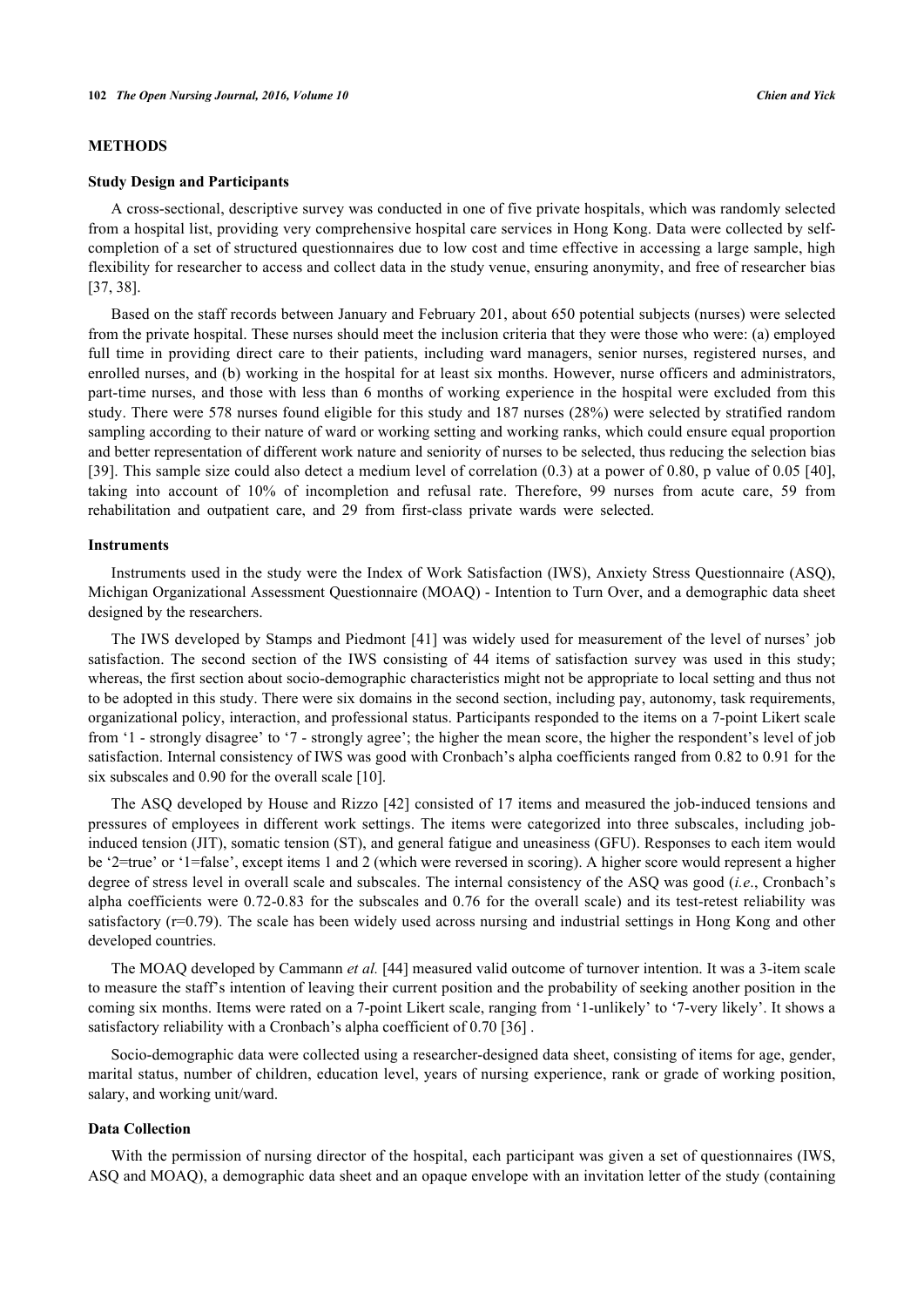the purpose, procedure and significance of the study). The questionnaires were distributed to the selected nurses by a research assistant individually at the beginning of their duty shift. Participants were asked for agreement and signing for consent as well as a return of the anonymous questionnaires enclosed in the sealed envelope to the researchers into a collection box in the nurses' station. They were also reminded of completion of all items and checking against their completion before putting the questionnaires into the envelope. Reminders were sent *via* hospital internal mails to all of these 187 selected nurses two weeks after distribution of the questionnaires. Turnover rate of the nurses was obtained from the hospital staff records six months afterwards.

## **Ethical Considerations**

Ethical approvals were obtained from the Human Subjects Research Ethics Committee of The Hong Kong Polytechnic University and the private hospital under study. Confidentiality and anonymity were assured to the participants and they were informed of the right of withdrawal from the study at any time without any negative consequence on their employment. Implied consent was made if they were willing to complete and return the questionnaires to the researchers.

## **Data Analysis**

The IBM's Statistical Package for the Social Sciences (SPSS) for Windows, version 18.0 was used to analyze data. Descriptive statistics was used to summarize the level of job satisfaction, job stress, demographic and job-related characteristics of the nurses. Pearson's correlation was used to examine the relationship between job satisfaction, job stress, intention to quit and demographic data in internal data such as age. Spearman' Rho test was used to examine the correlation between job satisfaction, job stress, and nurses' socio-demographic characteristics such as education level (in ordinal level) without any violation of homogenestiy of varicene ( $p > 0.05$ ) noted among the data. One-way analysis of Variance (ANOVA) test was used to compare the differences on levels of job satisfaction and/or job stress between subgroups in terms of their demographic characteristics, if they were found correlated. The significant level of all statistical tests was set at 0.05.

The actual turnover rate of the participants at a six-month interval after the two months' returns (March and April 2014) of the study questionnaires were obtained from the staff employment of the hospital.

## **RESULTS**

A total of 187 questionnaires were sent out and 140 questionnaires were completed and returned (*i.e*., the response rate was 74.3%). Finally, 139 questionnaires were used for data analysis; one questionnaire was discarded due to excessive missing data (>5% of items in either the overall set of questionnaires or one scale). The final respondents represented 21% of the total target population of nurses in the private hospital under study.

## **Socio-Demographic Characteristics of Nurses**

Majority of the nurses were female (n=120, 86%). About 87% were registered and enrolled nurses (n=66 and 55, respectively). Most of the nurses were aged between 21-30 years (58.1%), single (56.8%), and had no child (69.0%). Half of them had baccalaureate degree (49.6%) and only 22.6% had diploma level of education. Their length of job experience in the private hospital ranged between 0.5 and 5 years (60.7%). Majority of them were working in acute (n=95, 68%) and outpatient care (n=38, 27%) setting. The socio-demographic characteristics of the nurse respondents are summarized in (Table **[1](#page-4-0)**).

| Characteristic                        | Frequency $(\% )$ |
|---------------------------------------|-------------------|
| Age ( $n=124$ , mean= 32.69, SD=9.62) |                   |
| $21 - 30$ years old                   | 72 (58.1%)        |
| $31 - 40$ years old                   | $26(21.0\%)$      |
| $41 - 50$ years old                   | $20(16.1\%)$      |
| $51 - 60$ years old                   | $6(4.8\%)$        |
| Gender                                |                   |
| Female                                | 120(86.3%)        |
| Male                                  | $19(13.7\%)$      |

#### <span id="page-4-0"></span>**Table 1. Socio-demographic data of the respondents (N=139).**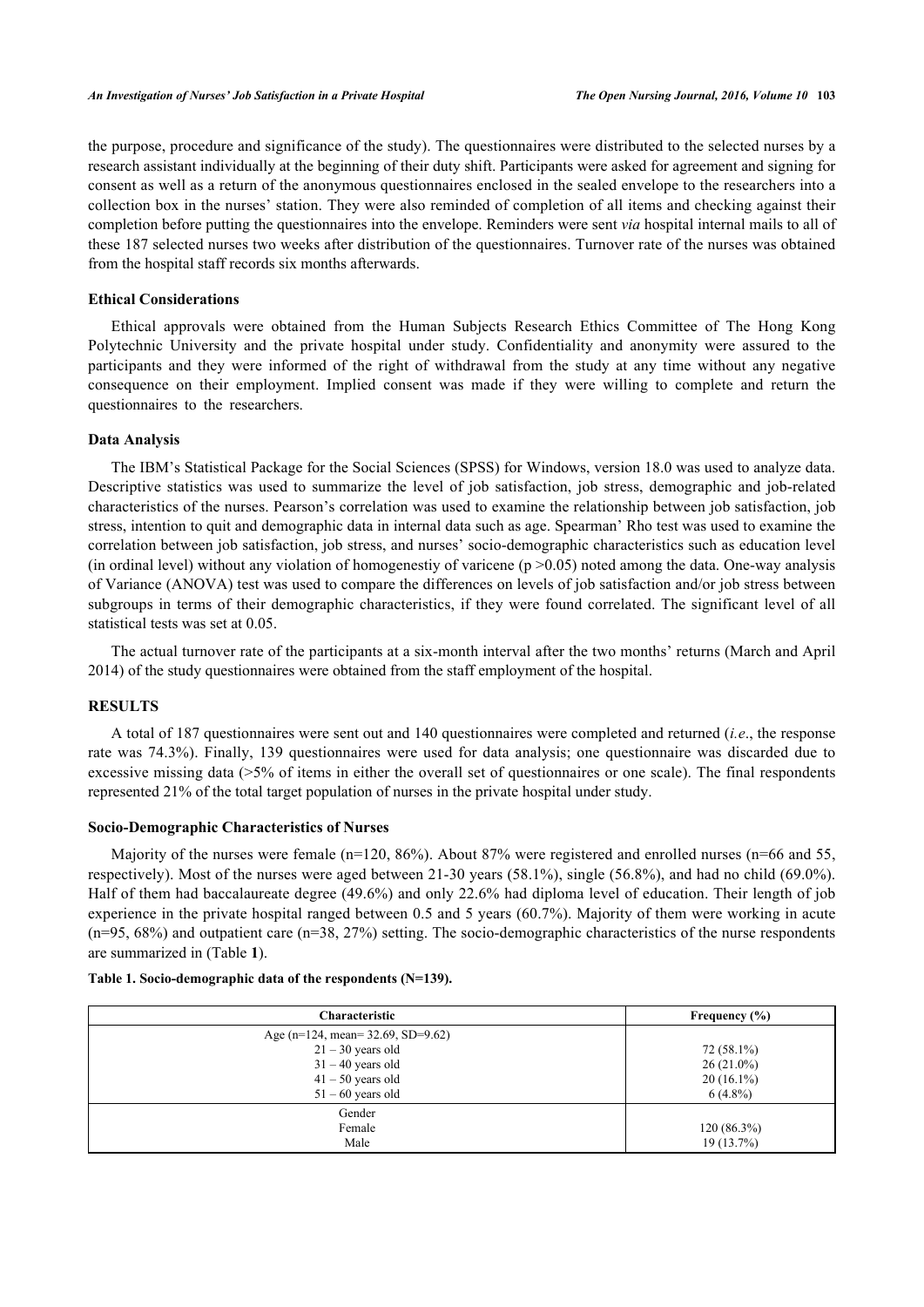| (Table 1) contd                                   |                          |
|---------------------------------------------------|--------------------------|
| Characteristic                                    | Frequency (%)            |
| Marital status                                    |                          |
| Single                                            | 79 (56.8%)               |
| Married                                           | 59 (42.4%)               |
| Divorced                                          | $1(0.7\%)$               |
| Number of child $(n=116)$                         |                          |
| no child                                          | 80 (69%)                 |
| 1-2 children                                      | 34 (29.3%)               |
| 3-4 children                                      | 2(1.7%)                  |
| Shift of duty $(n=134)$                           |                          |
| Shift duty                                        | 51 (38.0%)               |
| Regular duty                                      | 71 (53%)                 |
| Others (e.g., permanent night duty)               | $12(9.0\%)$              |
| Working hour (n=138)                              |                          |
| 8 hours                                           | 95 (68.8%)               |
| 10 hours                                          | $30(21.8\%)$             |
| 12 hours                                          | $1(0.7\%)$               |
| Others                                            | 12(8.7%)                 |
| Post registration experience (years)              |                          |
| $(n=135, mean=10.04, SD=9.62)$                    |                          |
| $<$ 5 years                                       | 68 (50.4%)               |
| $5 - 10$ years                                    | $21(15.6\%)$             |
| $>10$ years                                       | 46 (34.1%)               |
| Experience in the private hospital (years)        |                          |
| $(n=135, \text{ mean} = 8.19, \text{ SD} = 8.73)$ |                          |
| $<$ 5 years                                       | 82 (60.7%)               |
| $5 - 10$ years                                    | $16(11.9\%)$             |
| $>10$ years                                       | $37(27.4\%)$             |
| Highest nursing qualification $(n=133)$           |                          |
| Diploma                                           | 30(22.6%)                |
| Higher Diploma                                    | 28 (21.0%)               |
| Baccalaureate                                     | 66 (49.6%)               |
| Master                                            | $9(6.8\%)$               |
| Workplace                                         |                          |
| Medical and surgical wards                        | 71 (51.1%)               |
| Outpatient clinic and Day centre                  | 36 (25.9%)               |
| Operation theatre                                 | $23(16.5\%)$             |
| Intensive care unit                               | $9(6.5\%)$               |
| Rank                                              |                          |
| Enrolled nurse                                    | 55 (39.6%)               |
| Registered nurse                                  | 66 (47.4%)               |
| Senior registered nurse (>8 years of experience)  | $10(7.2\%)$              |
| Ward manager                                      | $8(5.8\%)$               |
| Salary (HKD)# $(n=137)$                           |                          |
| <b>Below 20,000</b>                               | 42 (30.7%)               |
| $20,000 - 29,999$                                 |                          |
| $30,000 - 39,999$                                 | 21 (15.3%)<br>28 (20.4%) |
| $40,000$ or above                                 | 46 (33.6%)               |
|                                                   |                          |

## *Note*: # US\$1 = HKD7.8

## **Job Satisfaction, Job Stress and Intention to Quit**

Means and standard deviations of the IWS (job satisfaction) and ASQ (job stress) are summarized in Table **[2](#page-5-0)**. The mean total scores of the IWS and ASQ were 3.81 (SD=0.37; possible score range 1-7) and 24.04 (SD=3.74; possible score range=16-32), respectively, indicating a moderate level of overall job satisfaction in the nurses and a below normative ASQ score of 33.23 (SD=5.0) reported in Cook *et al.*'s (1981) study. Among the subscales, 'Professional status' (mean=4.52, SD=0.68) in the IWS and 'Job-induced tension' (mean=11.22, SD=2.11) in the ASQ were reported to be the highest mean scores. Whereas, the lowest mean score among the IWS subscales was found in 'Task requirement' (mean=3.07, SD=0.73).

<span id="page-5-0"></span>**Table 2. Means and standard deviations of IWS (N=139).**

| Instrument                         | Mean  | <b>SD</b>   |
|------------------------------------|-------|-------------|
| (1.7)<br>IWS (                     | 3.81# | 0.27<br>U.J |
| $\tau$<br>Professional status (1-7 | 4.52# | 0.68        |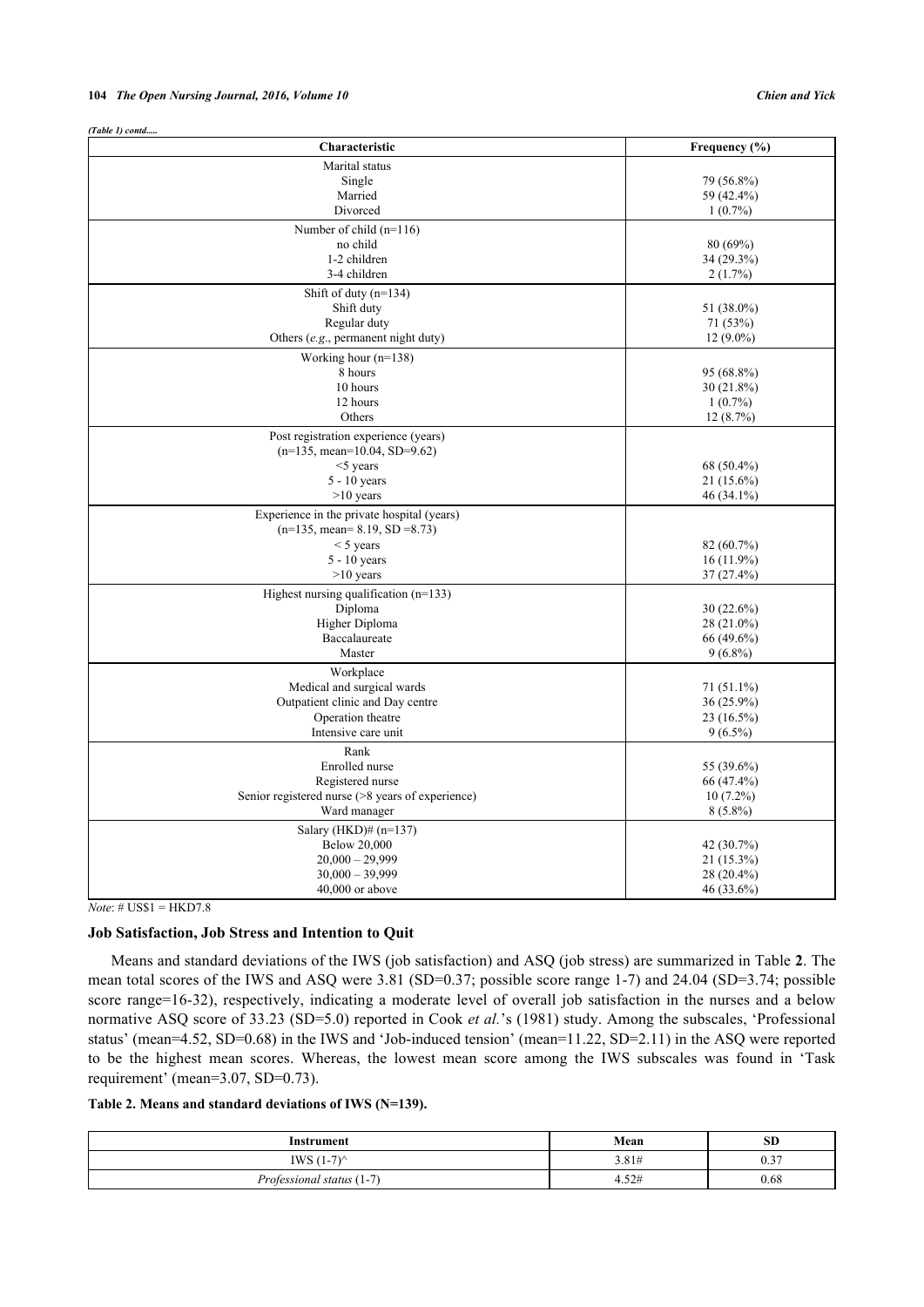*(Table 2) contd.....*

| Instrument                  | Mean  | <b>SD</b> |
|-----------------------------|-------|-----------|
| <i>Pay</i> $(1-7)$          | 4.27# | 0.71      |
| $\textit{Autonomy}(1-7)$    | 3.95# | 0.66      |
| Organizational policy (1-7) | 3.83# | 0.71      |
| Interaction $(1-7)$         | 3.34# | 0.43      |
| Task requirement (1-7)      | 3.07# | 0.73      |
| ASQ (16-32)                 | 24.04 | 3.74      |
| $JIT(7-14)$                 | 11.22 | 2.11      |
| $ST(5-10)$                  | 6.93  | 1.46      |
| $GFU(4-8)$                  | 5.89  | 1.00      |

*Note*: IWS, Index of satisfaction scale; ASQ; Anxiety stress questionnaire. JIT, Job-induced tension; ST, Somatic tension; GFU, General fatigue and uneasiness.

 $\land$  Possible range of the overall scale and subscales in the parentheses.

# Mean score per item, indicating the total score of all respondents divided by multiplication value of the total numbers of both the respondents and items.

Looking into the item scores of the ASQ, about 70% of the nurses reported that they "worked under a great deal of tension" and "had trouble getting to sleep or staying asleep"; and 64% reported "their job directly affected their health". The MQAQ (intention to quit) results indicated that the average score of intention to quit among the nurses was 3.22  $(SD = 1.39$ ; possible score range 1-7), indicating these a moderate level of desire to leave the hospital. However, the actual turnover rate of the nurses over a six-month follow-up was 2.7%, as shown in the records of the hospital's human resources office.

#### **Job Stress and Intention to Quit Related to Job Satisfaction**

Table **[3](#page-6-0)** shows the results of Pearson's correlation test between the mean scores of the IWS (job satisfaction) and its subscales, the ASQ (job stress) and its subscales, and the MOAQ (intention to quit). Overall, job satisfaction of these nurses was found negatively correlated with job stress and intention to quit (both p=0.01). In addition, the IWS mean score was negatively correlated with all three ASQ subscales (JIT:  $r = -0.392$ ,  $p = 0.01$ ; ST:  $r = -0.338$ ,  $p = 0.01$ ; GFU:  $r =$  $-0.207$ ,  $p= 0.05$ ); whereas, the MOAQ (intention to quit) mean score was positively correlated with the three ASQ (job stress) subscales (JIT:  $r= 0.405$ ,  $p= 0.01$ ; ST:  $r= 0.386$ ,  $p= 0.01$ ; GFU:  $r= 0.200$ ,  $p= 0.05$ ).

|                       | <b>ASQ</b>               | <b>MOAQ</b> |
|-----------------------|--------------------------|-------------|
| <b>IWS</b>            | $-0.409*$                | $-0.461*$   |
| Pay                   | $-0.189*$                | $-0.291*$   |
| Autonomy              | $-0.431*$                | $-0.453*$   |
| Task requirement      | $-0.243*$                | $-0.239*$   |
| Organizational policy | $-0.239*$                | $-0.304*$   |
| Professional status   | $-0.267*$                | $-0.320*$   |
| Interaction           | $-0.026$                 | 0.031       |
| ASQ                   | $\overline{\phantom{a}}$ | $0.368*$    |
| JIT                   | $0.465*$                 | $0.405*$    |
| ST                    | $0.386*$                 | $0.386*$    |
| <b>GFU</b>            | $0.407*$                 | $0.200*$    |

<span id="page-6-0"></span>**Table 3. Correlation of job satisfaction with job stress and intention to quit (n=139).**

*Note*: IIWS, Index of Satisfaction scale; ASQ; Anxiety Stress Questionnaire; MOAQ: Michigan Organizational Assessment Questionnaire. JIT, Job-induced tension; ST, Somatic tension; GFU, General fatigue and uneasiness.

 $*$  p=0.01;  $*$  p=0.05

#### **Relationships Between Nurses' Job Satisfaction and Socio-Demographic Variables**

Table **[4](#page-7-0)** shows the results of the correlation tests between job satisfaction and socio-demographic data of the nurse respondents in this study. The nurses' age, post-registration experience and working experience in the hospital under study were significantly and positively correlated with the overall job satisfaction  $(p=0.01)$ , as well as the subscales 'Pay' and 'Autonomy' (p values= 0.05 or 0.01). Their working experience was positively correlated with the 'Interaction' subscale ( $p=0.05$ ); their highest qualification was negatively correlated with the 'Organizational policy' subscale ( $p=0.05$ ); and their rank position was also positively correlated with the 'Pay' subscale ( $p=0.01$ ).

In terms of the nurses' satisfaction with 'Interaction', nurse-to-nurse interaction were positively correlated with age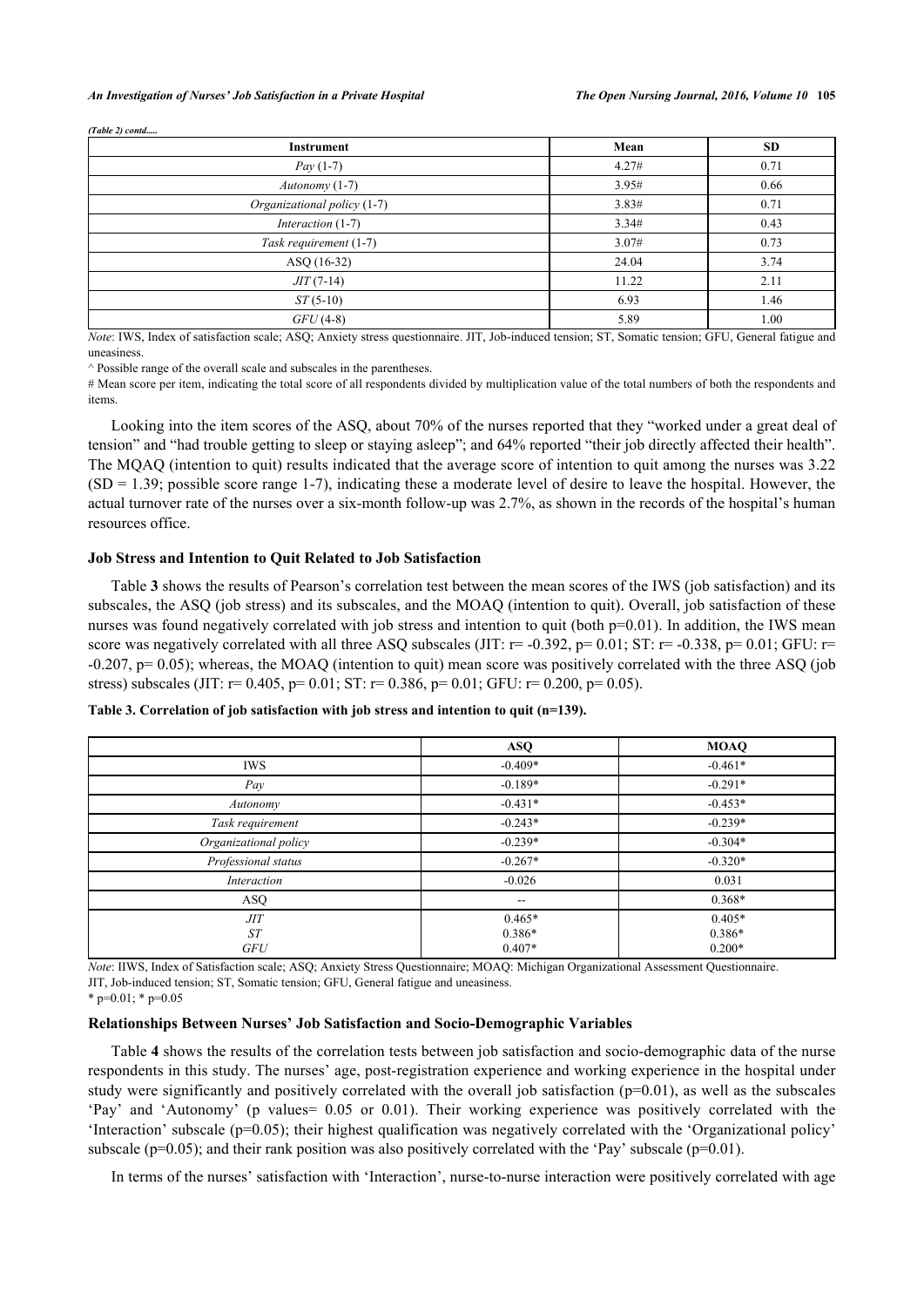$(r=0.258, p=0.01)$ , post-registration experience  $(r=0.206, p=0.05)$  and working experience in the private hospital  $(r=0.214, p=0.05)$ .

<span id="page-7-0"></span>

| Table 4. Correlations between nurses' job satisfaction and socio-demographic characteristics. |  |  |
|-----------------------------------------------------------------------------------------------|--|--|
|                                                                                               |  |  |

|                       | $ Age+ (n=124) $ | Post-registration experience+<br>$(n=135)$ | Working experience in the<br>hospital + $(n=135)$ | Highest qualification#<br>$(n=133)$ | $\left  \text{Rank} \# (n=139) \right $ |
|-----------------------|------------------|--------------------------------------------|---------------------------------------------------|-------------------------------------|-----------------------------------------|
| <b>IWS</b>            | $0.244*$         | $0.195*$                                   | $0.213*$                                          | $-0.156$                            | 0.118                                   |
| Pav                   | $0.275*$         | $0.227*$                                   | $0.192*$                                          | 0.073                               | $0.307*$                                |
| Autonomy              | $0.249*$         | $0.214*$                                   | $0.256*$                                          | $-0.080$                            | 0.150                                   |
| Task requirement      | 0.056            | 0.074                                      | 0.083                                             | $-0.108$                            | $-0.001$                                |
| Organizational policy | 0.063            | 0.014                                      | 0.021                                             | $-0.221*$                           | 0.001                                   |
| Professional status   | 0.068            | 0.026                                      | 0.011                                             | $-0.040$                            | 0.034                                   |
| Interaction           | 0.164            | 0.140                                      | $0.191*$                                          | $-0.073$                            | 0.071                                   |

+ Using Pearson's correlation test.

# Using Spearman's correlation test.

\* p=0.01 level; \* p= 0.05

## **Comparisons of Job Satisfaction and Job Stress Between Subgroups**

As there were significant correlations found between nurse' job satisfaction and a few demographic variables (*i.e*., age, post-registration experience, working experience in the hospital, and highest qualification), subgroup analyses using ANOVA test were done in terms of these four demographic variables (see Table **[5](#page-7-1)**). There were significant differences in the mean scores of 'Pay' (F=4.17, df=130, p=0.008) and 'Autonomy' (F=4.21, df=130, p=0.007) between three age subgroups (21-30, 31-40 and 41-60 years). The results of contrasts test indicated that the subgroup of aged 41-60 had significant higher satisfaction with their salary payment ('Pay') and autonomy than the other two subgroups (aged 21-30 and 31-40), with mean differences of 0.18 (SE=0.28, p=0.005) and 0.13 (SE=0.12, p=0.01), respectively. This aged 41-60 age subgroup also indicated higher satisfaction with their autonomy in clinical practice than the other two age subgroups (mean differences =  $0.23$  and  $0.15$ ; SE =  $0.24$  and  $0.04$ , p=  $0.005$  and  $0.01$ , respectively).

#### <span id="page-7-1"></span>**Table 5. Subgroup comparisons of levels of nurses' job satisfaction (N=139).**

|                                        |    | <b>IWS</b>       |                  |                              |
|----------------------------------------|----|------------------|------------------|------------------------------|
|                                        | n  | Pay              | Autonomy         | <b>Organizational policy</b> |
| Age (years)                            |    |                  |                  |                              |
| $21 - 30$                              | 72 | 4.20(0.57)       | 3.86(0.52)       | 3.98(0.81)                   |
| $31 - 40$                              | 26 | 4.25(0.73)       | 3.94(0.74)       | 3.94(0.90)                   |
| $41 - 60$                              | 26 | 4.38(0.81)       | 4.09(0.76)       | 3.84(0.78)                   |
| $F$ , df, $p$ values                   |    | 4.17, 130, 0.008 | 4.21, 130, 0.007 | 1.89, 130, 0.10              |
| Post-registration experience (years)   |    |                  |                  |                              |
| < 5                                    | 68 | 4.20(0.65)       | 3.92(0.52)       | 3.99(0.87)                   |
| $5-10$                                 | 21 | 4.28(0.70)       | 3.65(0.67)       | 3.88(0.78)                   |
| >10                                    | 46 | 4.33(0.87)       | 4.13(0.79)       | 3.89(0.91)                   |
| F, df, p values                        |    | 1.80, 133, 0.12  | 4.15, 133, 0.018 | 1.78, 133, 0.13              |
| Experience in private hospital (years) |    |                  |                  |                              |
| < 5                                    | 82 | 4.17(0.65)       | 3.85(0.64)       | 3.95(0.78)                   |
| $5 - 10$                               | 16 | 4.23(0.69)       | 3.77(0.60)       | 3.90(0.81)                   |
| >10                                    | 37 | 4.53(0.80)       | 4.24(0.66)       | 3.86(0.85)                   |
| $F$ , df, $p$ values                   |    | 3.40, 133, 0.036 | 5.42, 132, 0.005 | 1.91, 133, 0.11              |
| Rank position                          |    |                  |                  |                              |
| Enrolled nurse                         | 55 | 4.13(0.56)       | 3.92(0.69)       | 3.96(0.70)                   |
| Registered nurse                       | 66 | 4.19(0.71)       | 3.88(0.83)       | 3.90(0.80)                   |
| Senior registered nurse/ward manager   | 18 | 5.23(0.31)       | 3.87(0.76)       | 3.87(0.81)                   |
| F, df, p values                        |    | 10.37, 136, 0.01 | 2.10, 136, 0.12  | 1.98, 136, 0.15              |
| Highest nursing qualification          |    |                  |                  |                              |
| Diploma                                | 30 | 4.73(0.89)       | 3.95(0.89)       | 3.97(0.54)                   |
| Higher/Professional diploma            | 28 | 4.69(0.88)       | 3.87(0.81)       | 3.74(0.80)                   |
| Baccalaureate/Master                   | 75 | 4.73(0.51)       | 3.92(0.79)       | 3.40(0.72)                   |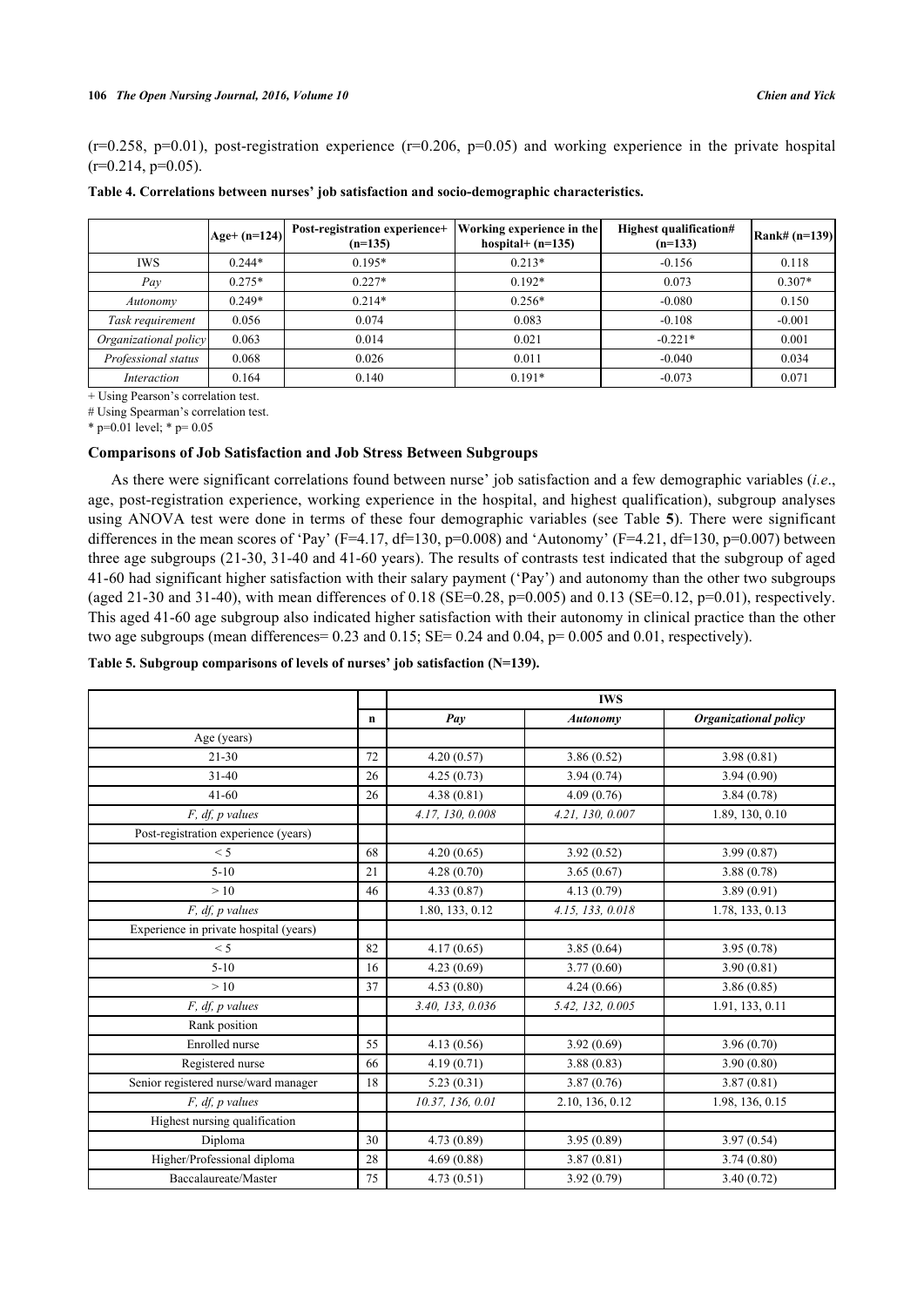#### *An Investigation of Nurses' Job Satisfaction in a Private Hospital The Open Nursing Journal, 2016, Volume 10* **107**

*(Table 5) contd.....*

|                                   |             | <b>IWS</b>         |                      |                              |
|-----------------------------------|-------------|--------------------|----------------------|------------------------------|
|                                   | $\mathbf n$ | Pay                | Autonomv             | <b>Organizational policy</b> |
| $\mathbf{r}$<br>df, p values      |             | 2.01,<br>133, 0.13 | 1.97<br>7, 133, 0.15 | 133, 0.02<br>3.04.           |
| TITIO T<br>$\mathbf{X}$<br>$\sim$ |             |                    |                      |                              |

Note: IWS, Index of work satisfaction

In terms of post-registration experiences, the most experienced nurses (>10 years) were significantly more satisfied with autonomy (F=4.15, df=134, p=0.018) and perceived less job induced tension (F=4.32, df=134, p=0.015) than the other two subgroups with 10 years experience or below (mean differences =  $0.21$  and  $0.48$ , SE=  $0.25$  and  $0.12$ , p=  $0.03$ and 0.01, respectively). Similarly for working experience in the private hospital, the most experienced nurses were more satisfied than the two less experienced subgroups in terms of 'Pay'  $(F=3.40, df=134, p=0.036)$  and 'Autonomy'  $(F=5.42, df=134, p=0.005)$ . Their mean differences on 'Pay' were 0.44 (SE=0.23) and 0.30 (SE= 0.11), p= 0.02 and 0.04, respectively; whereas, their mean differences on 'Autonomy' were 0.31 (SE= 0.02) and 0.39 (SE=0.01), respectively.

In addition, there was a significant difference on satisfaction with 'Pay' between job ranking ( $F=10.37$ ,  $df=138$ ,  $p=0.01$ ). Results of contrast tests test indicated that those enrolled nurses and registered nurses were significantly less satisfied with 'Pay' than the senior registered nurses and ward managers (mean differences= 1.1 and 1.02, SE= 0.31 and 0.40, both  $p=0.01$ , respectively).

Lastly, there was a significant difference on satisfaction for organizational policy in terms of levels of the highest nursing qualification ( $F=3.04$ ,  $df=132$ ,  $p=0.02$ ). Nurses with bachelor or master degree education were significantly less satisfied with 'Organizational policy' than those with higher diploma or diploma education (mean difference= 0.57 and 0.34, SE= 0.18 and 0.12, p= 0.01 and 0.04, respectively).

Interestingly, it was also found that the nurses with less post-registration nursing experience ( $F=4.32$ ,  $df=133$ ,  $p=0.015$ ) and lower job ranking (F=2.97, df=137, 0= 0.034) reported higher levels of job stress (ASQ score).

## **DISCUSSIONS**

## **Pull Factor - Job Satisfaction**

Nurses in a Hong Kong private hospital in our study has indicated an overall moderate level of job satisfaction, with a mean IWS score of 3.81 (SD =  $0.37$ , possible range of 1-7). Comparing the results with similar study in Hong Kong by Lee [\[5](#page-11-4)] to investigate over 300 nurses' job satisfaction in two public hospitals. The level of job satisfaction in private hospital was higher than those in the public hospitals with a mean score of 3.46 and standard deviation of about 0.8. [[5\]](#page-11-4). However, when compared with the findings of recent western studies, nurses' job satisfaction in the USA [\[45\]](#page-13-4), Australia, [\[46](#page-13-5)] and Canada [[47](#page-13-6)] were even higher than this Hong Kong study and all of them had a mean score of IWS above 4.0. The finding indicated that nurses in the western countries had more positive attitude towards their working environment which may be due to the small nurse-patient ratios in most clinical units and better professional development, autonomy and interdisciplinary collaboration occurred in overseas countries such as the U.S.A. and England [[45](#page-13-4)[, 48\]](#page-13-7).

This study revealed that professional status and autonomy have been ranked as the two most satisfactory components of nurses' job satisfaction. This finding is in line with the reports of both local and western literature [[5](#page-11-4), [45](#page-13-4), [49\]](#page-13-8). It might be explained by the fact that nursing profession is a high value career job [\[4](#page-11-3)], needing a high degree of clinical decision-making, regulation and independence, as well as inter-dependence among healthcare team members over the field of work [[50\]](#page-13-9).

Furthermore, it was identified that salary payment is the second most satisfactory component in this study. This finding is inconsistent with previous research studies. For example, salary was ranked as the fourth in Lee's study [\[5](#page-11-4)] and was rated as the least satisfactory in the USA [[45\]](#page-13-4), Ireland [[48\]](#page-13-7) and Australia [\[50](#page-13-9)]. One possible explanation of this inconsistency is that the salaries in Hong Kong private hospitals are higher than that working in local public hospitals and even those in overseas hospitals. Regarding the report of lower satisfaction on salary in western countries, there is a possibility that the daily expenditure and tax payment in those countries are higher than those Hong Kong. Therefore, nurses in other developed countries generally have a higher expected salary to compensate the work in shifting hours, night duties and high taxation for social welfare and security.

As a number of research suggested that the satisfaction for interaction was significant in improving staff retention, it is surprising and important to note that the mean score on 'Interaction' subscale in this study was found to be the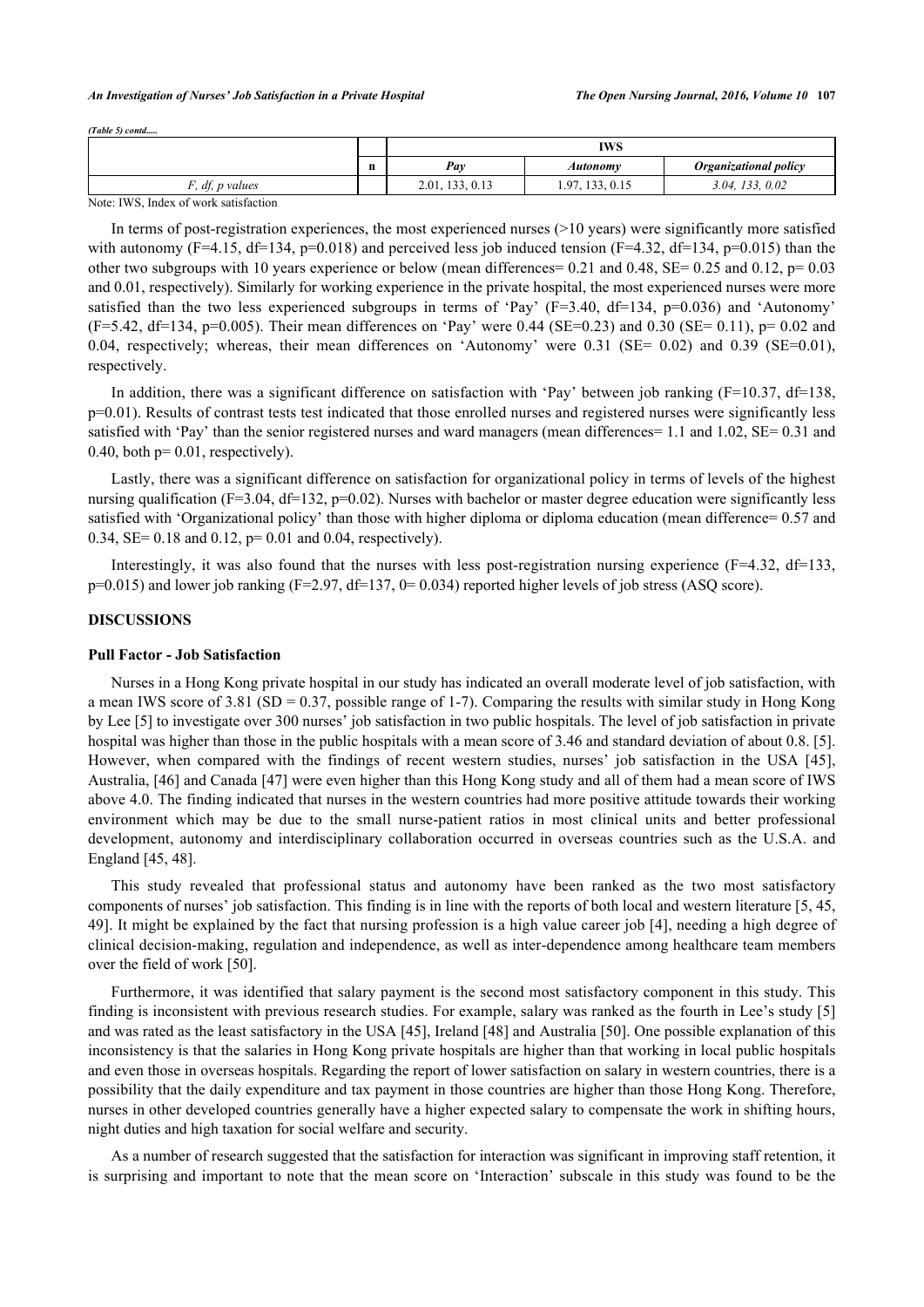second-lowest among the six job satisfaction components [\[51](#page-13-10)]. Other studies also argued that interaction between staff and staff and between staff and patient, was a satisfactory job component [\[5](#page-11-4), [45](#page-13-4)[, 49](#page-13-8)]. The low mean score on the subscale reflects that communication with and support from the healthcare teammates and physicians are insufficient in this hospital. However, it is understandable that the studied hospital uses primary nursing system instead of team nursing system in ward for patient care. Hence, nurses have to work independently with relatively low interaction between nursing staffs. Therefore, the nursing system may be one main contributing factor reducing the overall job satisfactory of the participants in this study. Shader *et al.* [\[51](#page-13-10)] also pointed out that peer and within-profession interactions and collaborations could be very useful and influential to improve nursing staff's job morale and satisfaction, hence improving staff retention.

Task requirement is an area where changes are needed as nurses have the lowest job satisfaction with task requirements among six job satisfaction components in this study. It may be the result of the highly demanded responsibility and heavy workload within limited time schedule. Similar findings were also reported by Molinari *et al.* [\[52](#page-13-11)], Cowin [[49\]](#page-13-8) and Lee [\[5](#page-11-4)].

In this study, nurses with higher education level tended to have lower satisfaction with organization policy. This result is consistent with the previous studies of Blegan [[53\]](#page-13-12), Chan *et al.* [[28\]](#page-12-11) and Lee [[5\]](#page-11-4), which indicated well-educated nurses had higher expectations towards their job and working condition, and less satisfactory with current quality of care. For this reason, they reported that they were less likely to stay in the current job if they perceived the looking environment could not be found satisfactory or favorable to their work and continuous development in nursing [[4\]](#page-11-3).

Consistent with other studies [[4,](#page-11-3) [51,](#page-13-10) [54](#page-13-13)], nurses' job satisfaction was found to be highly negatively correlated with job stress and intention to quit. With reference to another study (Lu *et al.*, 2005), the factors that have negative influence on job satisfaction included heavy workload, shift duty and poor interpersonal relationship. Since some of these factors were also identified as the source of job related stress [[32](#page-12-15)], it is hypothesized that job stress and heavy workload might contribute to low job satisfaction among nurses whereas, poor interpersonal relationship and interaction between nurses themselves and other healthcare professionals would eventually attenuate the situation, and hence increase their intention to quit. Such inter-relationships between these factors influence nurses' retention should be investigated in future research.

Moreover, nurses' job satisfaction of the study is strongly and positively correlated with a few demographic characteristics, including nurses' age, years of experience and working experience in the hospital. Younger in age and less working experience might be closely associated with poorer adjustment and cooperation at working conditions, less rewarding working experience and empowerment among nurses' counterparts (*i.e*. those senior nurses) [\[5](#page-11-4), [7](#page-11-6)].

#### **Job Stress and Job Satisfaction**

The study was also designed to identify the relationship between job stress and job satisfaction. In our study, the findings indicated that the level of job stress is moderate. The mean score of IWS is significantly and negatively correlated with the total score of ASQ. The result is similar and coherent with the previous findings that job satisfaction was one of the strongest factors associated with stress [[2](#page-11-1)[, 55\]](#page-13-14). Among the three job stress components in ASQ, jobrelated tension is ranked the highest and somatic tension the second; both were strong predictors for overall job satisfaction, which was consistent to another study of health professionals in public hospitals conducted by Leung *et al.* [\[2](#page-11-1)]. However, the nurses in our study perceived and reported a higher level of stress than those working in local public hospitals. Since work is often the major source of stress in nurses' lives, work overload and inadequate workforce in the studied hospital may be the major causes of a higher job stress [\[43](#page-13-15)].

In hospitals, nurse leaders and managers reported lower level of stress similar to the nurses in this study because they had better control of their time and tasks than nurses with a lower ranking or grades [[2\]](#page-11-1).

Job-induced tension in the less experienced nurses was found higher than those experienced nurses because less experienced nurses might have the first-line duty and responsibility to provide good quality of bedside care for their patients [[2](#page-11-1)]. With less clinical experiences obtained, inadequate frontline staffs available [[43\]](#page-13-15) and poor supervision and support from the senior staff [[56\]](#page-13-16), the young and inexperienced nurses would be prone to experience a higher level of work stress in their practices requiring independent and important clinical, decision-making for their patients in needs.

While the job satisfaction and job stress were in moderate levels among the nurses in this study, the actual turnover rate of them over 6 months afterwards was relatively low (2.72). The moderate intention to leave among the nurses might be counteracted by other unmeasured possible factors, such as management style, generational diversity among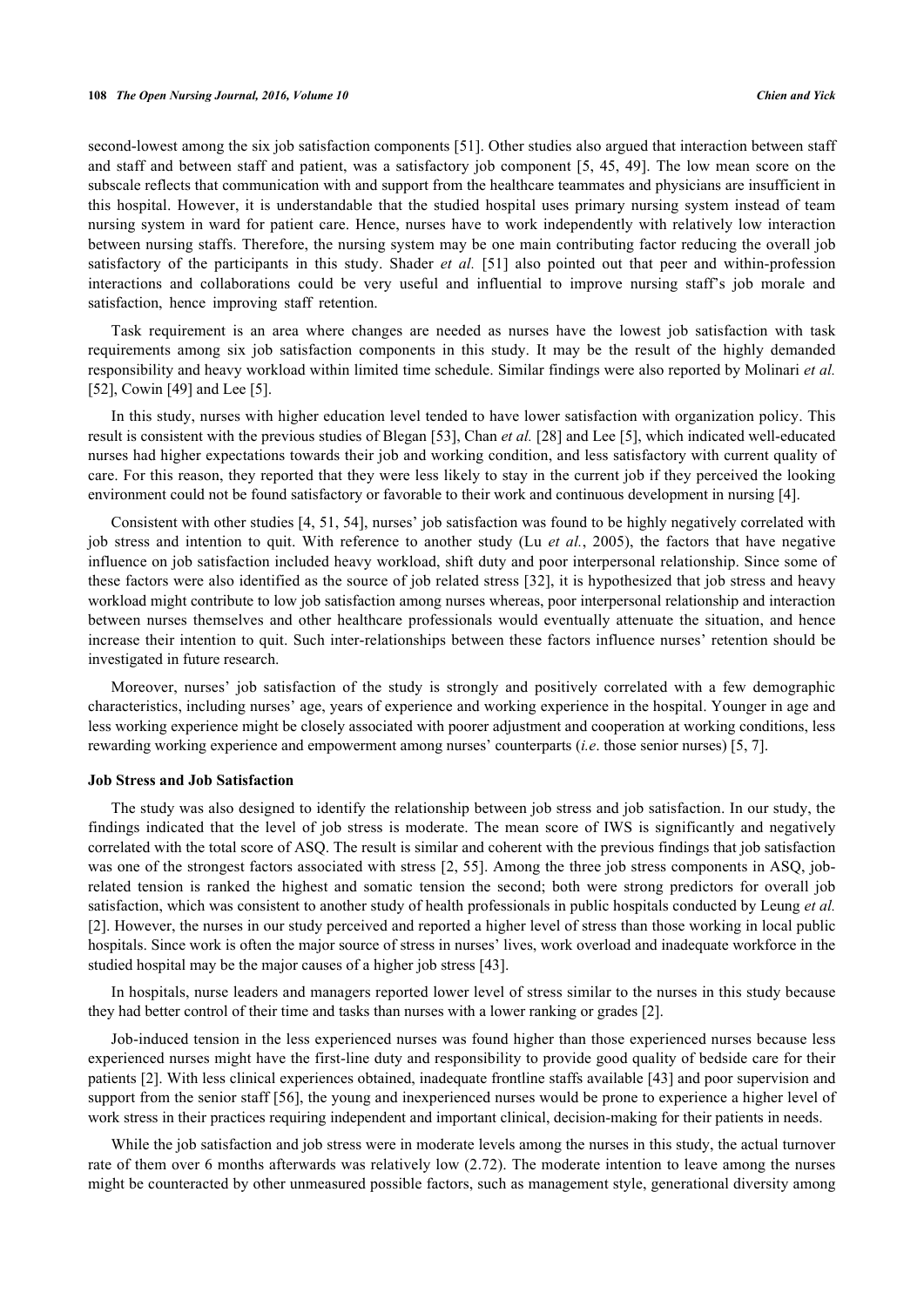staff and personal needs. Considering the fact that over half of the participants were young, single females, this professional job might have fulfilled their needs of job security and income stability. It is noted that professional status and autonomy were rated as the most satisfactory components; these nurses may be willing to maintain their jobs and endure the stress due to the sense of achievement they gained from work. In addition, in another study, Spear *et al.* [\[57](#page-13-17)] found that role clarity had a positive association with job satisfaction and a negative association with stress. Since the IWS has a limitation in measuring nurses' satisfaction on six domains, other significant domains, such as their perceived role clarity, satisfaction on management style and daily workload, have not been included. Hence, our results might not have reflected the overall job satisfaction level. There is a possibility that the nurses of our study had a positive attitude towards other factors missing in this study.

## **Implications**

This was the first study to identify level of nurses' job satisfaction, stress and their related factors in a regional medium-sized private hospital. The findings have provided alerts for hospital administrators to improve current clinical working situation among nurses, which should be considered in order to increase job satisfaction (pull factor) while decreasing job stress (push factor), which in turn helps in maintaining nurses' retention and reducing challenge of nursing shortages in healthcare services. Regarding to the intention to quit, a change in management strategies such as becoming ore empowered and nurturing culture for professional development, might be able to improve the issues related to interaction and task requirements, as well as professional nursing status, pay (salary), and autonomy in workplace environment Recommendations for hospital administrative staff to improve job satisfaction includes the nurses managers could treat all nursing staff fairly, listening to the staff's concerns, identifying their working and even life problems at early stage, maintaining good working relationships with staff, especially the junior ones, and concerning their welfare, benefits and even health conditions. Hospital institutions should consider introducing training in stress management and coping skills, social activities and exercises among nurses regularly, encourage rapport and support from senior staff and peers to cope with complex and demanding working stress and relationships. Furthermore, nurse managers should create an open communication and consultation system among physicians, nurses and other healthcare staff to encourage their interaction and collaborations in work, so that workgroup cohesion, a team spirit and trust could be strengthened. Hence, this may help in promoting the quality of patient care with good interdisciplinary collaboration.

For long-term job satisfaction, the administrators should spend more time in collecting feedback regarding current organization policy to maintain nurses' level of job satisfaction. Establishing recognition program can promote compliments and acknowledgments of nurses' contributions to the patient care and working hospital. This can then enhance the sense of work engagement and thus job satisfaction among nurses. Further, top management team should review and modify the existing occupational stress management policy. For example, reducing administrative tasks and workload, providing sufficient mentoring or supervision, recruiting sufficient nurses to meet the needs for high demands of patient care with adequate nursing manpower, so as to relieve nurses' job related stress. Last but not least, career advancement is considered as a way to improve nurses' professional status, pay and autonomy in the workplace. Nursing administrators are suggested to encourage nurses to specialize in a specific area of clinical practice, which provide opportunities for acquiring new skills, gaining greater responsibility with higher job autonomy and granting potential for promotion to increase their job satisfaction and stability.

#### **Limitations**

There were several limitations in this study. The study design was cross-sectional and the sample was convenience sample that was drawn from a single private hospital, which may limit the power and generalization of the study. Further research can be conducted by employing more diverse, and larger sized samples from different private hospitals or even public to increase generalizability of the findings. Longitudinal prospective study can also be considered to examine the predictors of job satisfaction and/or actual turnover rate of the nurses in the studied hospital. Nevertheless, the actual turnover rate of nurses is better examined at least one year after the completion of the questionnaire which may be more realistic and indicative to the impact of job satisfaction and better understanding about the predictive effect of their intention to quit overtime. Whereas the six-month period of actual turnover used in this study may only be reflecting the behavior or actions of the nurses who were in very high levels of stress and/or very low levels of job satisfaction in the study.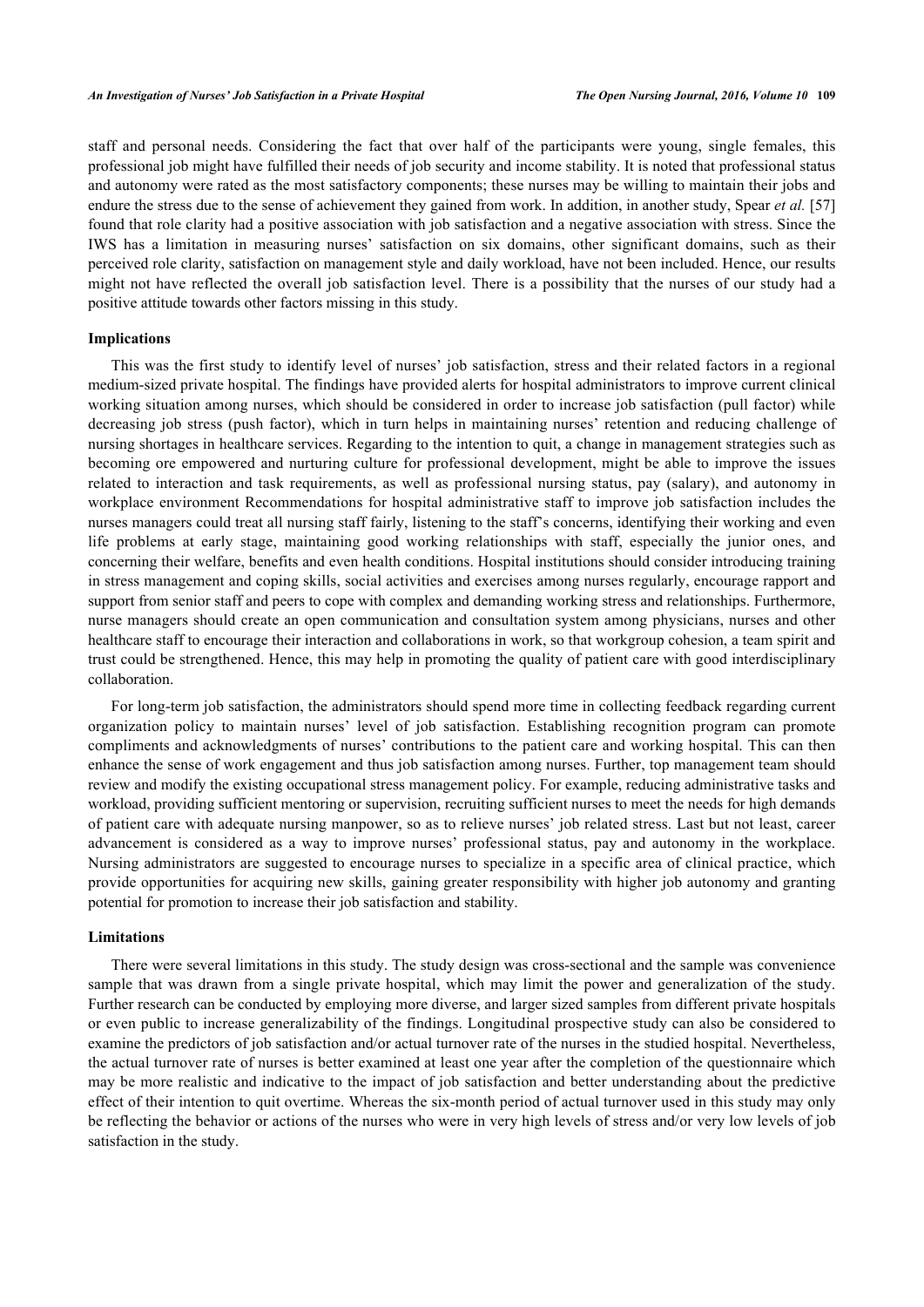## **CONCLUSION**

The study investigated the relationships between nurses' job satisfaction, job stress, intention to quit and their demographic characteristics. Overall, nurses in this private hospital had moderate levels of job stress, intention to quit and job satisfaction. There was a negative relationship between job stress and job satisfaction, and between intention to quit and job satisfaction. Besides, this study concluded that nurses with more working experiences in hospital were more satisfied with their job in terms of salary and autonomy in clinical practices, than nurses with less working experiences. They also reported having more interaction with other nurses and/or physicians and lower level of job related stress. Regarding satisfaction on organization policy, nurses with bachelor or master degree education demonstrated having a lower level of satisfaction than nurses with lower nursing qualification.

Aiming at reducing the cost of recruiting and training new staff in the healthcare system, the administrators of private hospitals are encouraged to develop strategic measures to enhance job satisfaction, and to reduce job stress on the intention to quit. Future research on nurses' job satisfaction in diverse samples in public and private hospitals and/or community settings, as well as predictive factors influencing its level of nurses' retention or turnover is necessary.

## **CONFLICT OF INTEREST**

The authors confirm that this article contains no conflict of interest.

## **ACKNOWLEDGEMENTS**

Declared None.

## **REFERENCES**

<span id="page-11-0"></span>[1] Willem A, Buelens M, De Jonghe I. Impact of organizational structure on nurses' job satisfaction: a questionnaire survey. Int J Nurs Stud 2007; 44(6): 1011-20.

[\[http://dx.doi.org/10.1016/j.ijnurstu.2006.03.013](http://dx.doi.org/10.1016/j.ijnurstu.2006.03.013)] [PMID: [16709414](http://www.ncbi.nlm.nih.gov/pubmed/16709414)]

- <span id="page-11-1"></span>[2] Leung SK, Spurgeon PC, Cheung HK. Job satisfaction and stress among ward-based and community-based psychiatric nurses. Hong Kong J Psychiatry 2007; 17(2): 45-54.
- <span id="page-11-2"></span>[3] Coomber B, Barriball KL. Impact of job satisfaction components on intent to leave and turnover for hospital-based nurses: a review of the research literature. Int J Nurs Stud 2007; 44(2): 297-314. [\[http://dx.doi.org/10.1016/j.ijnurstu.2006.02.004](http://dx.doi.org/10.1016/j.ijnurstu.2006.02.004)] [PMID: [16631760](http://www.ncbi.nlm.nih.gov/pubmed/16631760)]
- <span id="page-11-3"></span>[4] Siu OL. Predictors of job satisfaction and absenteeism in two samples of Hong Kong nurses. J Adv Nurs 2002; 40(2): 218-29. [\[http://dx.doi.org/10.1046/j.1365-2648.2002.02364.x\]](http://dx.doi.org/10.1046/j.1365-2648.2002.02364.x) [PMID: [12366652](http://www.ncbi.nlm.nih.gov/pubmed/12366652)]
- <span id="page-11-4"></span>[5] Fung-kam L. Job satisfaction and autonomy of Hong Kong registered nurses. J Adv Nurs 1998; 27(2): 355-63. [\[http://dx.doi.org/10.1046/j.1365-2648.1998.00527.x\]](http://dx.doi.org/10.1046/j.1365-2648.1998.00527.x) [PMID: [9515647](http://www.ncbi.nlm.nih.gov/pubmed/9515647)]
- <span id="page-11-5"></span>[6] Yamashita M, Takase M, Wakabayshi C, Kuroda K, Owatari N. Work satisfaction of Japanese public health nurses: assessing validity and reliability of a scale. Nurs Health Sci 2009; 11(4): 417-21. [\[http://dx.doi.org/10.1111/j.1442-2018.2009.00464.x\]](http://dx.doi.org/10.1111/j.1442-2018.2009.00464.x) [PMID: [19909451](http://www.ncbi.nlm.nih.gov/pubmed/19909451)]
- <span id="page-11-6"></span>[7] Ning S, Zhong H, Libo W, Qiujie L. The impact of nurse empowerment on job satisfaction. J Adv Nurs 2009; 65(12): 2642-8. [\[http://dx.doi.org/10.1111/j.1365-2648.2009.05133.x\]](http://dx.doi.org/10.1111/j.1365-2648.2009.05133.x) [PMID: [19941547](http://www.ncbi.nlm.nih.gov/pubmed/19941547)]
- <span id="page-11-7"></span>[8] Education Bureau. Annual Report 2010 Hong Kong SAR. China: Education Bureau 2010.
- <span id="page-11-8"></span>[9] Chan MF, Leong SM, Luk AL, Yeung SM, Van IK. Exploring the profiles of nurses' job satisfaction in Macau: results of a cluster analysis. J Clin Nurs 2010; 19(3-4): 470-8. [\[http://dx.doi.org/10.1111/j.1365-2702.2009.02902.x\]](http://dx.doi.org/10.1111/j.1365-2702.2009.02902.x) [PMID: [19886871](http://www.ncbi.nlm.nih.gov/pubmed/19886871)]
- <span id="page-11-13"></span>[10] Stamps PL. Nurses and work satisfaction: an index for measurement. 2<sup>nd</sup> ed. Chicago: Health Administration Press 1997.
- <span id="page-11-9"></span>[11] Utriainen K, Kyngäs H. Hospital nurses' job satisfaction: a literature review. J Nurs Manag 2009; 17(8): 1002-10. [\[http://dx.doi.org/10.1111/j.1365-2834.2009.01028.x\]](http://dx.doi.org/10.1111/j.1365-2834.2009.01028.x) [PMID: [19941574](http://www.ncbi.nlm.nih.gov/pubmed/19941574)]
- <span id="page-11-11"></span>[12] Flanagan NA. Testing the relationship between job stress and satisfaction in correctional nurses. Nurs Res 2006; 55(5): 316-27. [\[http://dx.doi.org/10.1097/00006199-200609000-00004](http://dx.doi.org/10.1097/00006199-200609000-00004)] [PMID: [16980832\]](http://www.ncbi.nlm.nih.gov/pubmed/16980832)
- [13] Leggat SG, Bartram T, Casimir G, Stanton P. Nurse perceptions of the quality of patient care: Confirming the importance of empowerment and job satisfaction. Health Care Manage Rev 2010; 35(4): 355-64. [\[http://dx.doi.org/10.1097/HMR.0b013e3181e4ec55](http://dx.doi.org/10.1097/HMR.0b013e3181e4ec55)] [PMID: [20844360\]](http://www.ncbi.nlm.nih.gov/pubmed/20844360)
- <span id="page-11-10"></span>[14] Lu H, While AE, Barriball KL. Job satisfaction among nurses: a literature review. Int J Nurs Stud 2005; 42(2): 211-27. [\[http://dx.doi.org/10.1016/j.ijnurstu.2004.09.003](http://dx.doi.org/10.1016/j.ijnurstu.2004.09.003)] [PMID: [15680619](http://www.ncbi.nlm.nih.gov/pubmed/15680619)]
- <span id="page-11-12"></span>[15] Abu Raddaha AH, Alasad J, Albikawi ZF, *et al.* Jordanian nurses' job satisfaction and intention to quit. Leadersh Health Serv 2012; 25(3):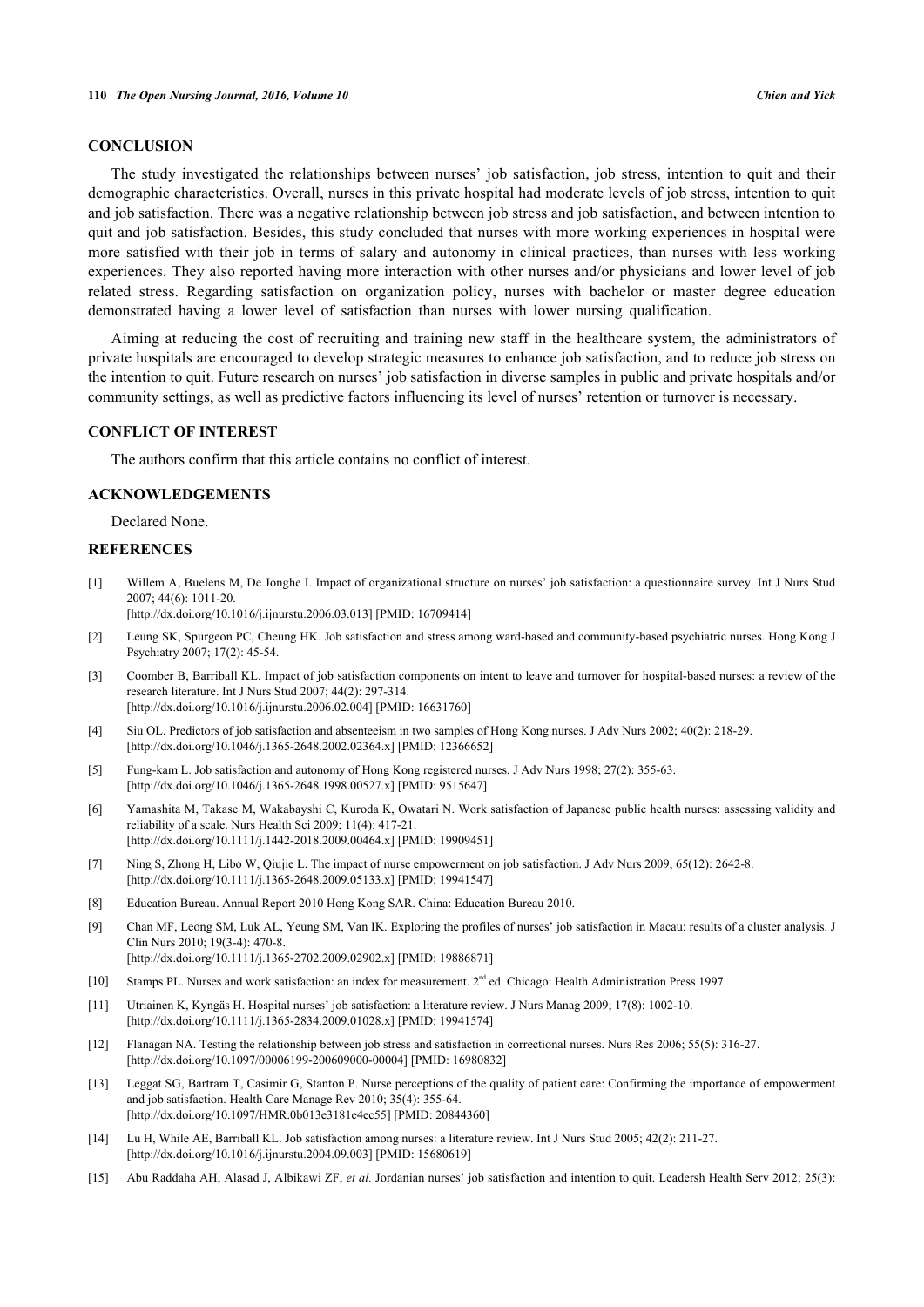216-31.

[\[http://dx.doi.org/10.1108/17511871211247651\]](http://dx.doi.org/10.1108/17511871211247651)

- <span id="page-12-0"></span>[16] Stichler JF. Healthy, healthful, and healing environments: a nursing imperative. Crit Care Nurs Q 2009; 32(3): 176-88. [\[http://dx.doi.org/10.1097/CNQ.0b013e3181ab9149\]](http://dx.doi.org/10.1097/CNQ.0b013e3181ab9149) [PMID: [19542969](http://www.ncbi.nlm.nih.gov/pubmed/19542969)]
- <span id="page-12-1"></span>[17] Brewer CS, Kovner CT. Work satisfaction among staff nurses in acute care hospitals. In: Dickson GL, Flynn L, Eds. Nursing Policy Research: Turning Evidence-based Research into Health Policy. New York: Springer Publishing Co. 2009; pp. 127-42.
- <span id="page-12-2"></span>[18] Kovner CT, Brewer CS, Greene W, Fairchild S. Understanding new registered nurses' intent to stay at their jobs. Nurs Econ 2009; 27(2): 81-98.
	- [PMID: [19492772\]](http://www.ncbi.nlm.nih.gov/pubmed/19492772)
- <span id="page-12-3"></span>[19] Williams A. Job stress, job satisfaction, and intent to leave employment among maternal-child health nurses, Master of Science in Nursing Dissertation. Huntington, West Virginia: Marshall University 2003. Available from: [http://www.marshall.edu/etd/masters/ williams](http://www.marshall.edu/etd/masters/williams-annette-2003-msn.pdf)[annette-2003-msn.pdf](http://www.marshall.edu/etd/masters/williams-annette-2003-msn.pdf)
- <span id="page-12-4"></span>[20] Gruss VA. Relation of work empowerment to job satisfaction and absenteeism among dementia-care certified nursing assistants in long-term facilities [unpublished dissertation]. Chicago: Rush University 2002.
- <span id="page-12-5"></span>[21] Brewer CS, Kovner CT, Greene W, Cheng Y. Predictors of RNs' intent to work and work decisions 1 year later in a U.S. national sample. Int J Nurs Stud 2009; 46(7): 940-56. [\[http://dx.doi.org/10.1016/j.ijnurstu.2008.02.003](http://dx.doi.org/10.1016/j.ijnurstu.2008.02.003)] [PMID: [18377910](http://www.ncbi.nlm.nih.gov/pubmed/18377910)]
- [22] Cavanagh SJ, Coffin DA. Staff turnover among hospital nurses. J Adv Nurs 1992; 17(11): 1369-76. [\[http://dx.doi.org/10.1111/j.1365-2648.1992.tb01861.x\]](http://dx.doi.org/10.1111/j.1365-2648.1992.tb01861.x) [PMID: [1430645](http://www.ncbi.nlm.nih.gov/pubmed/1430645)]
- <span id="page-12-6"></span>[23] Kalliath T, Morris R. Job satisfaction among nurses: a predictor of burnout levels. J Nurs Adm 2002; 32(12): 648-54. [\[http://dx.doi.org/10.1097/00005110-200212000-00010](http://dx.doi.org/10.1097/00005110-200212000-00010)] [PMID: [12483086\]](http://www.ncbi.nlm.nih.gov/pubmed/12483086)
- <span id="page-12-7"></span>[24] Ferlise P, Baggot D. Improving staff nurse satisfaction and nurse turnover: use of a closed-unit staffing model. J Nurs Adm 2009; 39(7-8): 318-20.
	- [\[http://dx.doi.org/10.1097/NNA.0b013e3181ae967f](http://dx.doi.org/10.1097/NNA.0b013e3181ae967f)] [PMID: [19641428](http://www.ncbi.nlm.nih.gov/pubmed/19641428)]
- <span id="page-12-8"></span>[25] McNeese-Smith DK. A content analysis of staff nurse descriptions of job satisfaction and dissatisfaction. J Adv Nurs 1999; 29(6): 1332-41. [\[http://dx.doi.org/10.1046/j.1365-2648.1999.01018.x\]](http://dx.doi.org/10.1046/j.1365-2648.1999.01018.x) [PMID: [10354227](http://www.ncbi.nlm.nih.gov/pubmed/10354227)]
- <span id="page-12-9"></span>[26] Wang Y. Job satisfaction of nurses in hospital. Chinese Nursing 2002; 37(8): 593-4. [In Chinese].
- <span id="page-12-10"></span>[27] Adams A, Bond S. Hospital nurses' job satisfaction, individual and organizational characteristics. J Adv Nurs 2000; 32(3): 536-43. [\[http://dx.doi.org/10.1046/j.1365-2648.2000.01513.x\]](http://dx.doi.org/10.1046/j.1365-2648.2000.01513.x) [PMID: [11012794](http://www.ncbi.nlm.nih.gov/pubmed/11012794)]
- <span id="page-12-11"></span>[28] Chan MF, Leong SM, Luk AL, Yeung SM, Van IK. Exploring the profiles of nurses' job satisfaction in Macau: results of a cluster analysis. J Clin Nurs 2010; 19(3-4): 470-8. [\[http://dx.doi.org/10.1111/j.1365-2702.2009.02902.x\]](http://dx.doi.org/10.1111/j.1365-2702.2009.02902.x) [PMID: [19886871](http://www.ncbi.nlm.nih.gov/pubmed/19886871)]
- <span id="page-12-12"></span>[29] Bratt MM, Broome M, Kelber S, Lostocco L. Influence of stress and nursing leadership on job satisfaction of pediatric intensive care unit nurses. Am J Crit Care 2000; 9(5): 307-17. [PMID: [10976354\]](http://www.ncbi.nlm.nih.gov/pubmed/10976354)
- <span id="page-12-13"></span>[30] Hu J, Liu H. Job satisfaction among nurses in China. Home Health Care Manage Pract 2004; 17(1): 9-13. [\[http://dx.doi.org/10.1177/1084822304268154\]](http://dx.doi.org/10.1177/1084822304268154)
- <span id="page-12-14"></span>[31] Tzeng HM. The influence of nurses' working motivation and job satisfaction on intention to quit: an empirical investigation in Taiwan. Int J Nurs Stud 2002; 39(8): 867-78. [\[http://dx.doi.org/10.1016/S0020-7489\(02\)00027-5\]](http://dx.doi.org/10.1016/S0020-7489(02)00027-5) [PMID: [12379304](http://www.ncbi.nlm.nih.gov/pubmed/12379304)]
- <span id="page-12-15"></span>[32] McVicar A. Workplace stress in nursing: a literature review. J Adv Nurs 2003; 44(6): 633-42. [\[http://dx.doi.org/10.1046/j.0309-2402.2003.02853.x\]](http://dx.doi.org/10.1046/j.0309-2402.2003.02853.x) [PMID: [14651686](http://www.ncbi.nlm.nih.gov/pubmed/14651686)]
- <span id="page-12-16"></span>[33] McGilton KS, Hall LM, Wodchis WP, Petroz U. Supervisory support, job stress, and job satisfaction among long-term care nursing staff. J Nurs Adm 2007; 37(7-8): 366-72. [\[http://dx.doi.org/10.1097/01.NNA.0000285115.60689.4b](http://dx.doi.org/10.1097/01.NNA.0000285115.60689.4b)] [PMID: [17939468\]](http://www.ncbi.nlm.nih.gov/pubmed/17939468)
- <span id="page-12-17"></span>[34] Lee H, Hwang S, Kim J, Daly B. Predictors of life satisfaction of Korean nurses. J Adv Nurs 2004; 48(6): 632-41. [\[http://dx.doi.org/10.1111/j.1365-2648.2004.03251.x\]](http://dx.doi.org/10.1111/j.1365-2648.2004.03251.x) [PMID: [15548254](http://www.ncbi.nlm.nih.gov/pubmed/15548254)]
- <span id="page-12-18"></span>[35] Cook JD, Hepworth SJ, Wall TD, Warr PB. The experience of work: a compendium and review of 249 measures and their use. London: Academic Press Inc. 1981.
- <span id="page-12-19"></span>[36] Hemingway MA, Smith CS. Organisational climate and occupational stressors as predictors of withdrawal behaviours and injuries in nurses. J Occupat Nurs 1999; 72(3): 285-99.
- <span id="page-12-20"></span>[37] Hek G, Judd M, Moule P. Making sense of research An introduction for health and social care practitioners.  $2<sup>nd</sup>$  ed. London: Sage 2002.
- <span id="page-12-21"></span>[38] Thomas RM. Blending qualitative and quantitative research methods in theses and dissertations. California: Corwin Press 2003.
- <span id="page-12-22"></span>[39] Wang MQ, Fitzhugh E, Westerfield RC. Determining sample size for simple-random surveys. Health Values 1995; 19: 53-6.